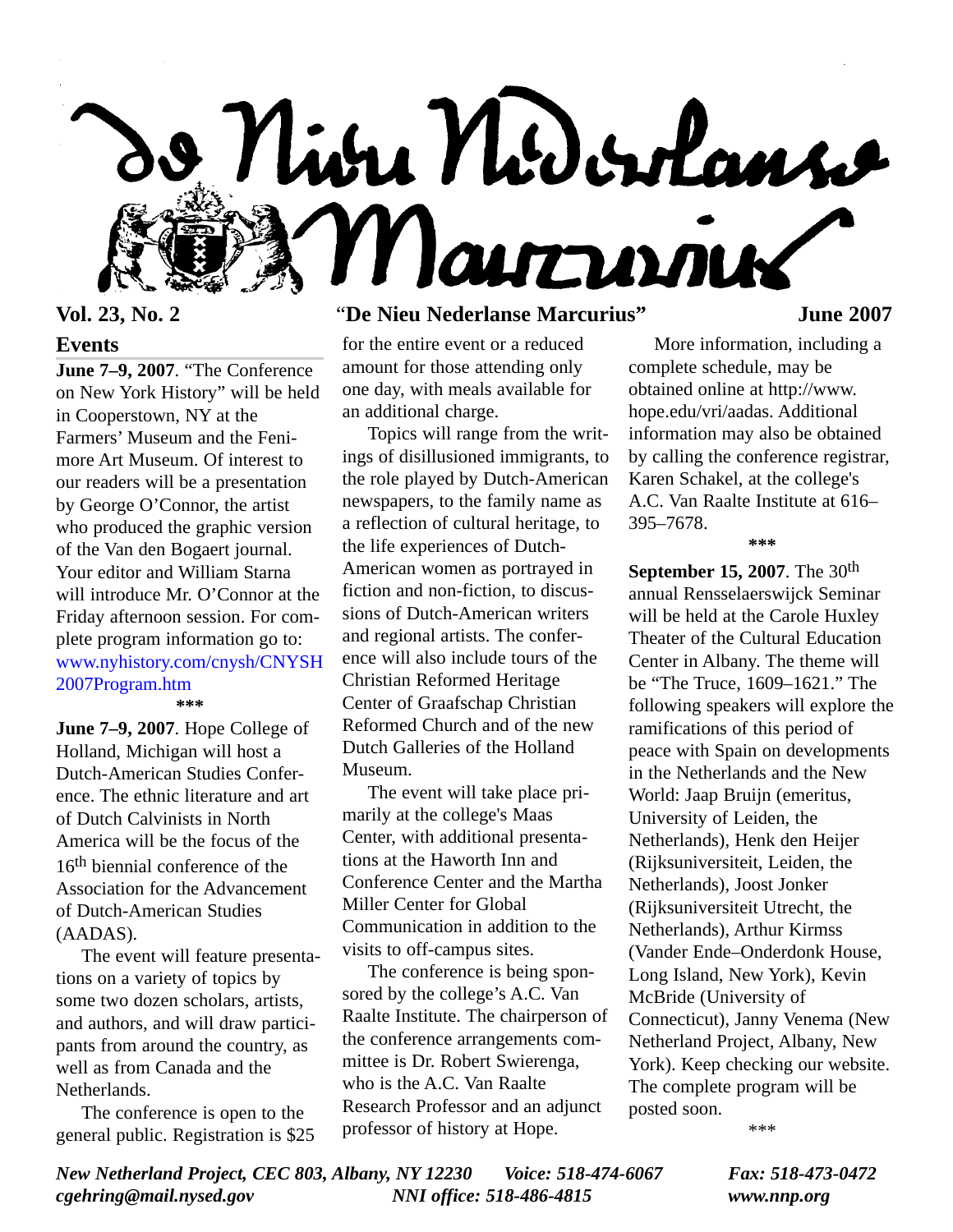# **De Nieu Nederlanse Marcurius 2**

#### **September 18, 2007–January 6,**

**2008**. "The Age of Rembrandt: Dutch Paintings in The Metropolitan Museum of Art." The Met is home to the finest collection of Dutch art outside of Europe including 20 works by Rembrandt himself—and all 228 of these masterpieces will be displayed together for the first time in this major special exhibition. The exhibition, which coincides with the publication of the first catalogue of the collection, will celebrate Rembrandt's 400th birthday. On view will be a rich array of works dating mostly between 1600 and 1700—landscapes, genre pictures, still lifes, marine views, portraiture, and historical and biblical paintings—by Rembrandt and other celebrated Dutch masters such as Frans Hals, Johannes Vermeer, Gerard ter Borch, Pieter de Hooch, Jacob van Ruisdael, and Aelbert Cuyp. Broadly outlining how the collection was formed, the exhibition will reflect the taste for Dutch art in America and among New York's great collectors of the past two centuries. Go to: www. metmuseum.org for further information.

## **Publications**

For those of you who prefer to read Dutch works in Portuguese you can now read Johannes de Laet's *Nieuwe Werelt ofte Beschrijvinghe van West-Indien* in a translation by Benjamin N. Teensma: *Descrição das Costas do Brasil*, published by Kapa Editorial in Petropolis, Brazil. I make note of this to remind you of Brazil's interest in its Dutch heritage. Remember, Russell Shorto's best

seller *The Island at the Center of the World* has not only been translated into Dutch and German but also into Portuguese as *A Ilha no Centro do Mundo*. **\*\*\***

For a compact history of the Dutch republic consider: *The Dutch Republic in the Seventeenth Century: The Golden Age* (Hardcover) by Maarten Prak (Author), Diane Webb (Translator). Cambridge University Press, 2005; published by SUN of Nijmegen in 2002 as *Gouden eeuw. Het raadsel van de Republiek*.

#### **\*\*\***

Scholars exploring the Library of Congress' rich collection of Dutch Americana will welcome the recent LC publication *New Netherland, 1609–1664: A Selective Bibliography* by Margrit B. Krewson, German/Dutch area specialist.

It cites essential reference works as well as more obscure titles likely to escape the notice of researchers investigating the political, economic, social and military history of the Dutch in North America.

The bibliography is available upon request from the Library of Congress, European Division, Washington, DC 20540–5530 or by calling: 202–707–5414.

## **FAQ**

Where is the Livingston–Redmond Collection? If you did research in this manuscript collection at the Hyde Park Library back in the 1970s and have lost track of its whereabouts, wonder no more. After a short stay at the J. P. Morgan Library it is now a holding of the Gilder Lehrman Institute of

American History at the New–York Historical Society. www.nyhistory.org.

# **News from the NNI**

**Kenney Award and Program** The Alice P. Kenney Award will be presented to Karen Hartgen & Charles "Chuck" Fisher (posthumously) on Saturday, June 9, 2007. The program begins at 1:30 p. m. at the Ten Broeck Mansion, 9 Ten Broeck Place, Albany. For driving directions, see: timesunion.memlink.com/default.aspx. Karen is President and the Principal Investigator of Hartgen Archaeological Associates, Inc. She has been an active participant in a variety of municipal and professional organizations for more than 25 years; and, she has been a trustee of the Rensselaer County Cooperative Extension, the North Greenbush Town Historian, President of the New York State Archaeological Association, and President of the New York Archaeological Council. Among the more complex projects that Karen has managed are several large urban projects in Albany and Schenectady where 17th and 18th century Dutch and English colonial sites were uncovered. Chuck's untimely death is a great loss to his field of historical archaeology. He worked tirelessly to preserve and catalog remnants of Albany's past dug up during various downtown Albany construction projects. In his capacity as curator of historical archaeology for the New York State Museum, Chuck was working on a large archaeological exhibit. His paper, "Archaeological Collections from New Netherland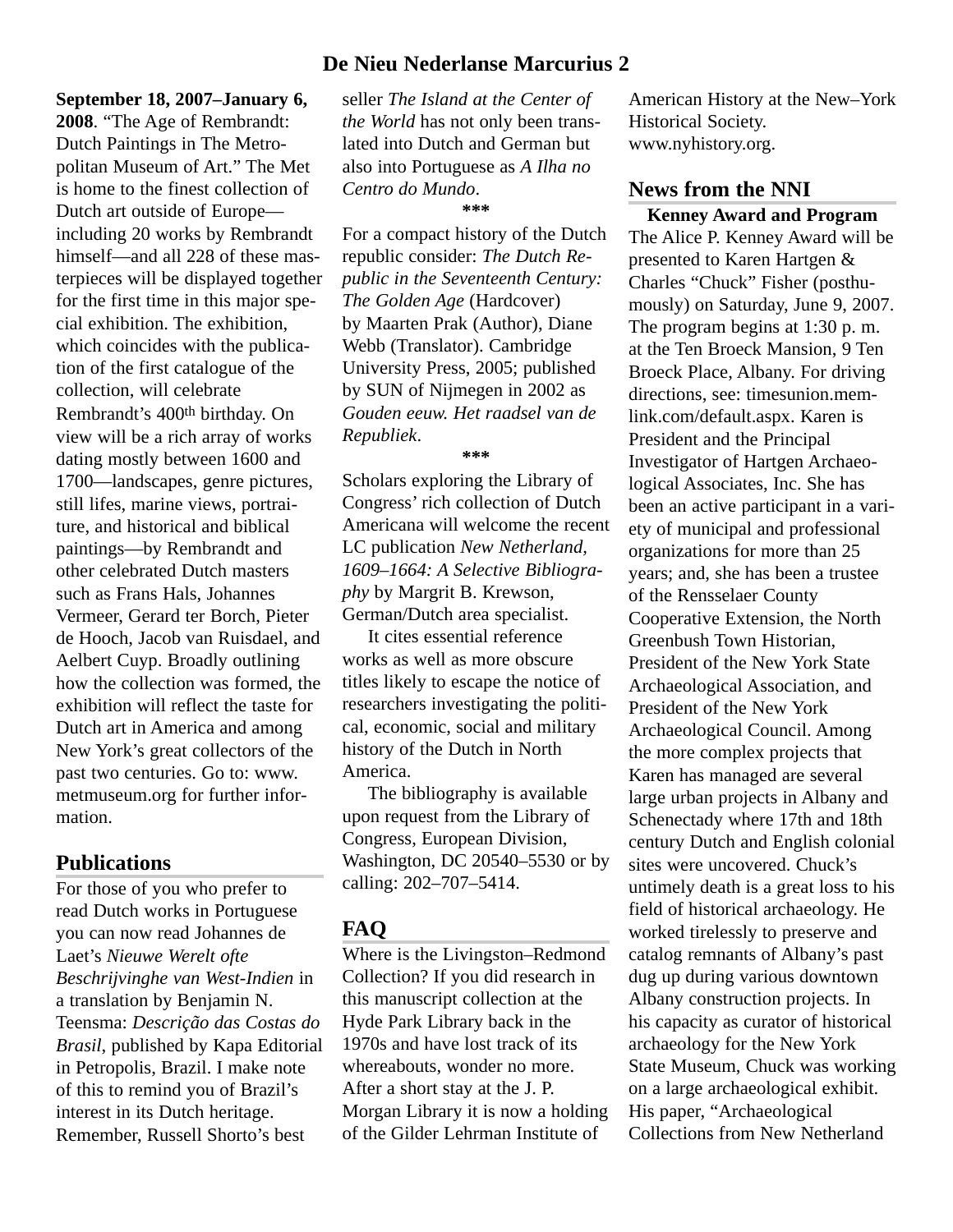at the NYS Museum," which he presented at the joint conference of the American Association for Netherlandic Studies and the New Netherland Institute held in Albany in 2006, will be included in the publication from that conference.

The Alice P. Kenney Award was established in honor of the distinguished scholar of the early period of American history and of the Dutch contribution to American society. Alice P. Kenney authored eight books and scores of articles. Before her death in 1985, Ms. Kenney edited Huybertie Pruyn Hamlin's classic memoir, An Albany Girlhood. Our featured speaker will be Phoebe Bender, a member of the Albany Convention Center Working Group (ACCWG)

NNI invites you to join us as we honor Karen and Chuck and hear from Phoebe about the ACCWG's involvement in the Albany Convention Center proposed site and what we hope will be the Center's relationship to the historic buildings and archaeological remains that exist on that site. You will also hear an update on NNI's four-part project for the 2009 Henry Hudson Quadracentennial celebration, particularly the publication or Liber Amicorum in praise of the Dutch-American heritage titled REFLECTIONS ON DUTCH AMERICA. As always, this June event is free to NNI members. Non-members are of course welcome, for a donation of \$10.00 per person. Please reply by June 5th. Fax us (518–473–0472), phone us (518–486–4815); or reply online via e-mail at [http://www.nnp.org/nni/Events/ken](http://www.nnp.org/nni/Events/kenneyform.pdf) neyform.pdf

# **De Nieu Nederlanse Marcurius 3**

The Institute wishes to thank Herman Prins Salomon, professor of Romance Languages and Dutch at the University at Albany, for the donation of a complete set of the yearbook, *The Low Countries, Arts and Society in Flanders and the Netherlands*, beginning in 1993; as well as the *Vlaams-Nederlands Cultureel Tijdschrift, Ons Erfdeel*, beginning in 1989.

\*\*\*

**Estate planning redux**: In the last issue, I informed you of a rare opportunity to make a charitable contribution AND ease your federal tax burden at the same time. This unprecedented combination continues throughout 2007 ONLY. However, you must be 70.5 years of age or older AND the owner of a IRA, be it traditional, rollover, or Roth.

If you qualify, you can donate to the New Netherland Institute (or any tax exempt organization) any amount up to \$100,000 from your IRA Required Minimum Distribution. But to avoid paying income tax on the amount contributed, you MUST direct your IRA trustee (brokerage house, mutual fund, or bank) to send your gift to NNI and NOT to you personally.

While you cannot take a charitable deduction for the amount donated, you will avoid the income tax as long as your gift goes DIRECTLY from the custodian of your IRA to NNI.

Please consider doing so. If you have any questions, consult your tax advisor or contact me at 518–783–4251 (Siena office) or 504–508–1476 (cell phone) or jsefcik@mail.nysed.gov. Thank you,

Jim Sefcik, Associate for Development for the NNI

### **Summer Language School**

Intensive summer course at the Catholic University of Leuven, Belgium.The course is intended for beginners or learners wanting to improve their knowledge of the Dutch language. There are 5 levels: Elementary, Intermediate A, Intermediate B, Advance A, and Advanced B. The teaching language is Dutch. Passive knowledge of English and/or French is an advantage. A level test on the first day will determine your knowledge of the Dutch language. For more information, please visit the website: www.kuleuven.be/ilt/summercourse.

# **Websites**

For a listing of over 250 Dutch museums of culture, history, art, [and science go to: www.museum](http://www.museumserver.nl) server.nl.

**\*\*\***

www.freesearching.com is a portal to practically everything. A feature of interest might be the World News available in languages from Afrikaans to Turkish (including Dutch, of course). For direct access to the news: [wn.com/languages.](http://wn.com/languages) **\*\*\***

If you are having trouble pronuncing Dutch personal and place names in works such as Shorto's *Island at the Center of the World* and Tuchman's *First Salute*, go to: [http://homepage.mac.com/schuffe](http://homepage.mac.com/schuffelen/OldNewYork.html) len/OldNewYork.html. **\*\*\***

For the text of the West India Company's charter, go to: [http://www.yale.edu/lawweb/aval](http://www.yale.edu/lawweb/avalon/westind.htm) on/westind.htm.